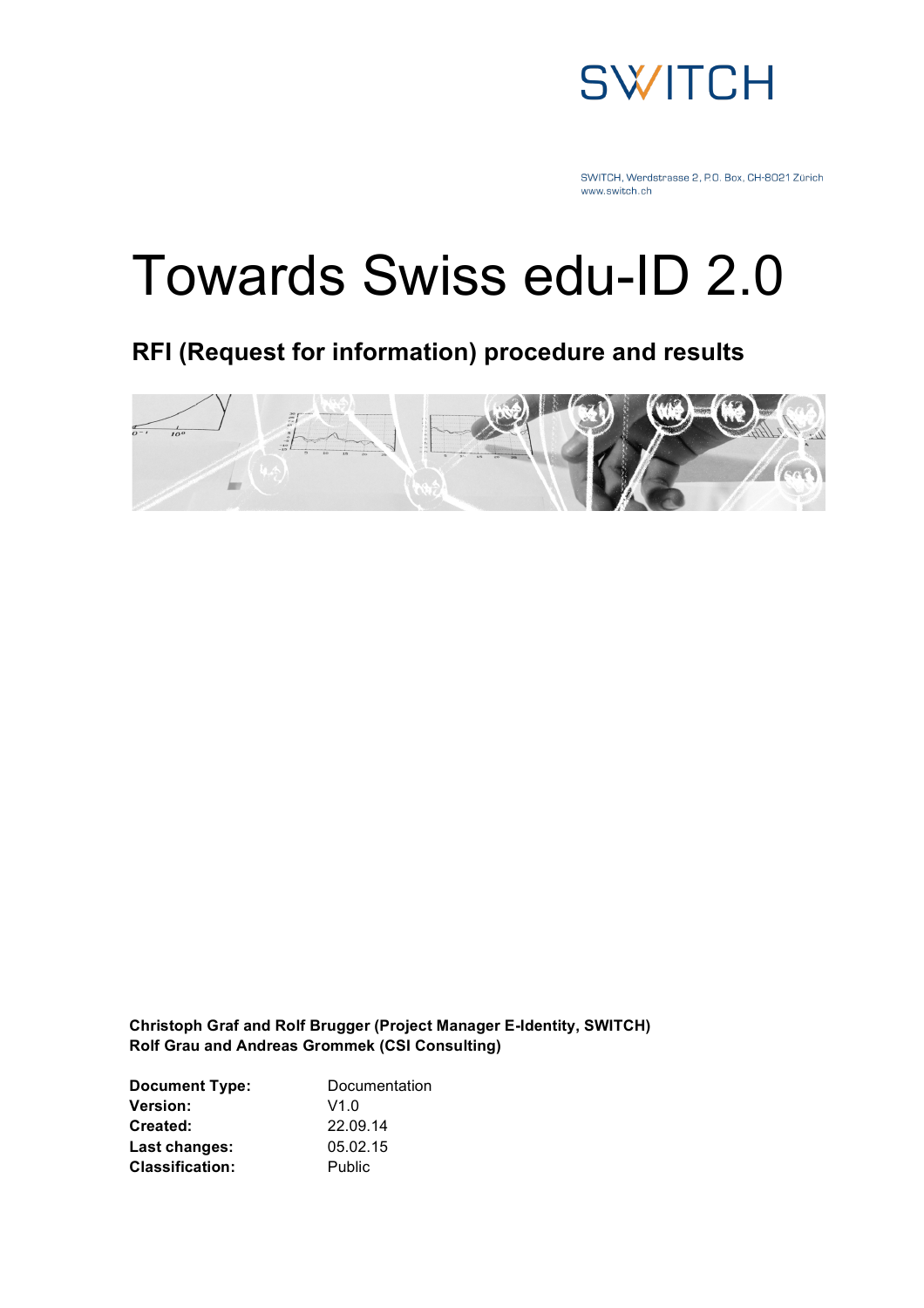## **SWITCH**

SWITCH, Werdstrasse 2, P.O. Box, CH-8021 Zürich www.switch.ch

## **Content**

| 1.             | Purpose of this document                           | $\mathbf{3}$   |
|----------------|----------------------------------------------------|----------------|
| $\overline{2}$ | Target audience                                    | $\sqrt{3}$     |
| 3              | <b>RFI Procedure</b>                               | 3              |
| 3.1            | Members of the Review Team                         | 3              |
| 3.2            | Steps and deadlines                                | 4              |
| 3.3            | Parties interested in the RFI                      | 4              |
| 3.4            | Questions and answers regarding the RFI            | $\overline{4}$ |
| 4              | <b>RFI Outcomes</b>                                | $\overline{4}$ |
| 4.1            | Overview of answers and selection for presentation | 4              |
| 4.2            | Suitability                                        | 5              |
| 4.3            | <b>Risks</b>                                       | 6              |
| 5              | Recommendations                                    | $\overline{7}$ |
| 5.1            | Most promising option out of RFI-answers           | $\overline{7}$ |
| 5.2            | Impacts on the Swiss edu-ID Architecture           | 7              |
| 5.3            | Milestones and time frame for implementation       | 8              |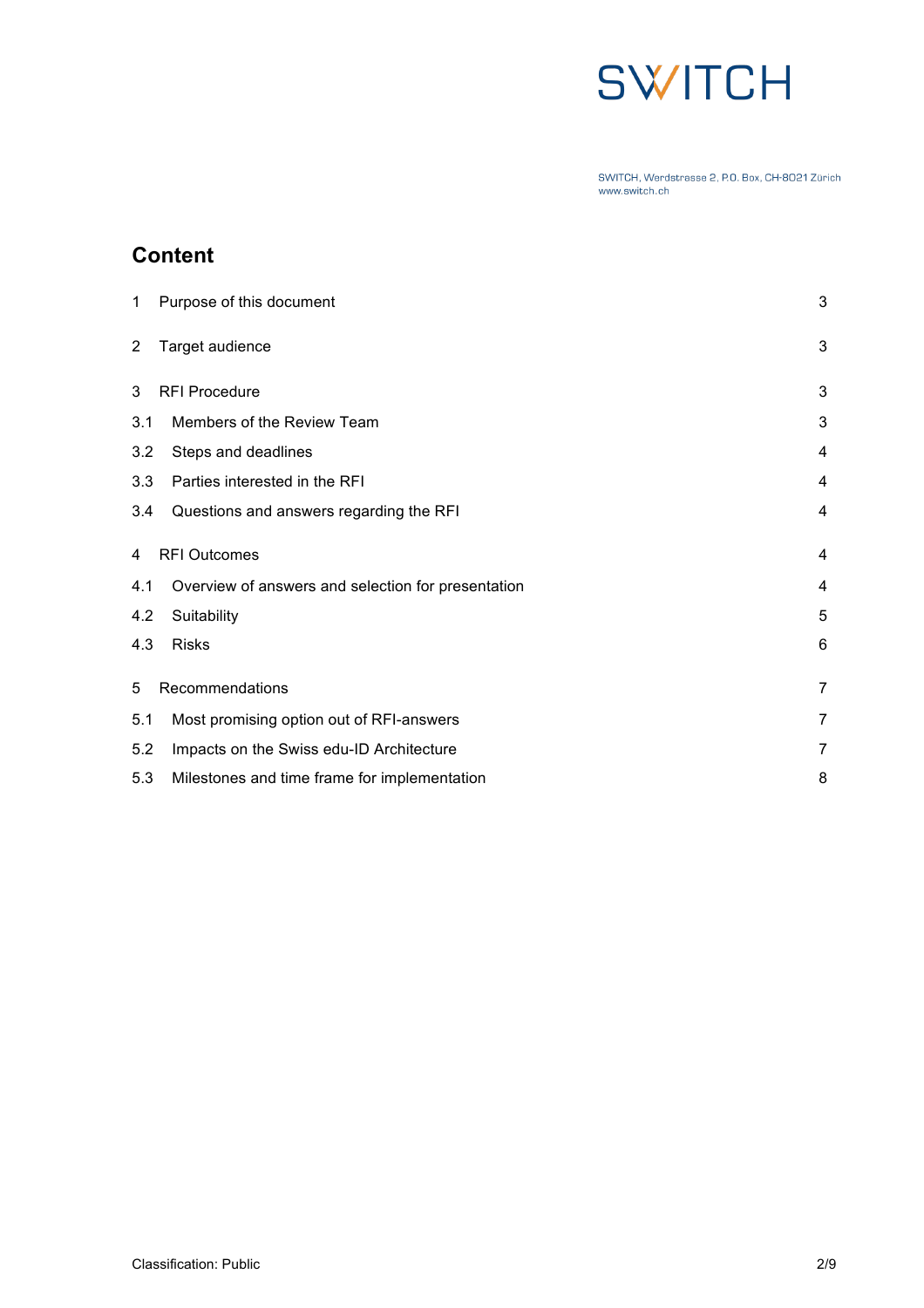

## **1 Purpose of this document**

This document describes procedure and results of the Request for Information (RFI) carried out for gaining necessary insights to plan the next phases of the Swiss edu-ID project<sup>1</sup>.

SWITCH may base strategic decisions for the next steps on the results of this RFI, which may include adopting proposed architectures as requirement in a potential future RFP. This document must, however, not be understood as an indication that there will be any Request for Proposal (RFP).

## **2 Target audience**

This document focuses primarily on informing the SWITCH Community about the RFI.

### **3 RFI Procedure**

#### **3.1 Members of the Review Team**

| <b>Name</b>                 | <b>Specific Field</b>                                                              |
|-----------------------------|------------------------------------------------------------------------------------|
| Graf Christoph, SWITCH      | Project Manager Swiss edu-ID                                                       |
| Brugger Rolf, SWITCH        | Deputy Project Manager Swiss edu-ID                                                |
| Grau Rolf, CSI              | <b>Senior Consultant</b>                                                           |
| Grommek Andreas, CSI        | Consultant                                                                         |
| Hämmerle Lukas, SWITCH      | Integration                                                                        |
| Hassenstein Gerhard, BFH    | Engineering and Information Technology &<br>Representative of the SWITCH Community |
| Lenggenhager Thomas, SWITCH | <b>Attribute Specification</b>                                                     |
| Witzig Christoph, SWITCH    | <b>Head of Central ICT Providers</b>                                               |
| Table 1: RFI reviewers      |                                                                                    |

 $1/1$  A federated identity management solution for the SWITCH Community, building on the existing SWITCH authentication and authorization infrastructure (SWITCHaai): http://projects.switch.ch/eduid/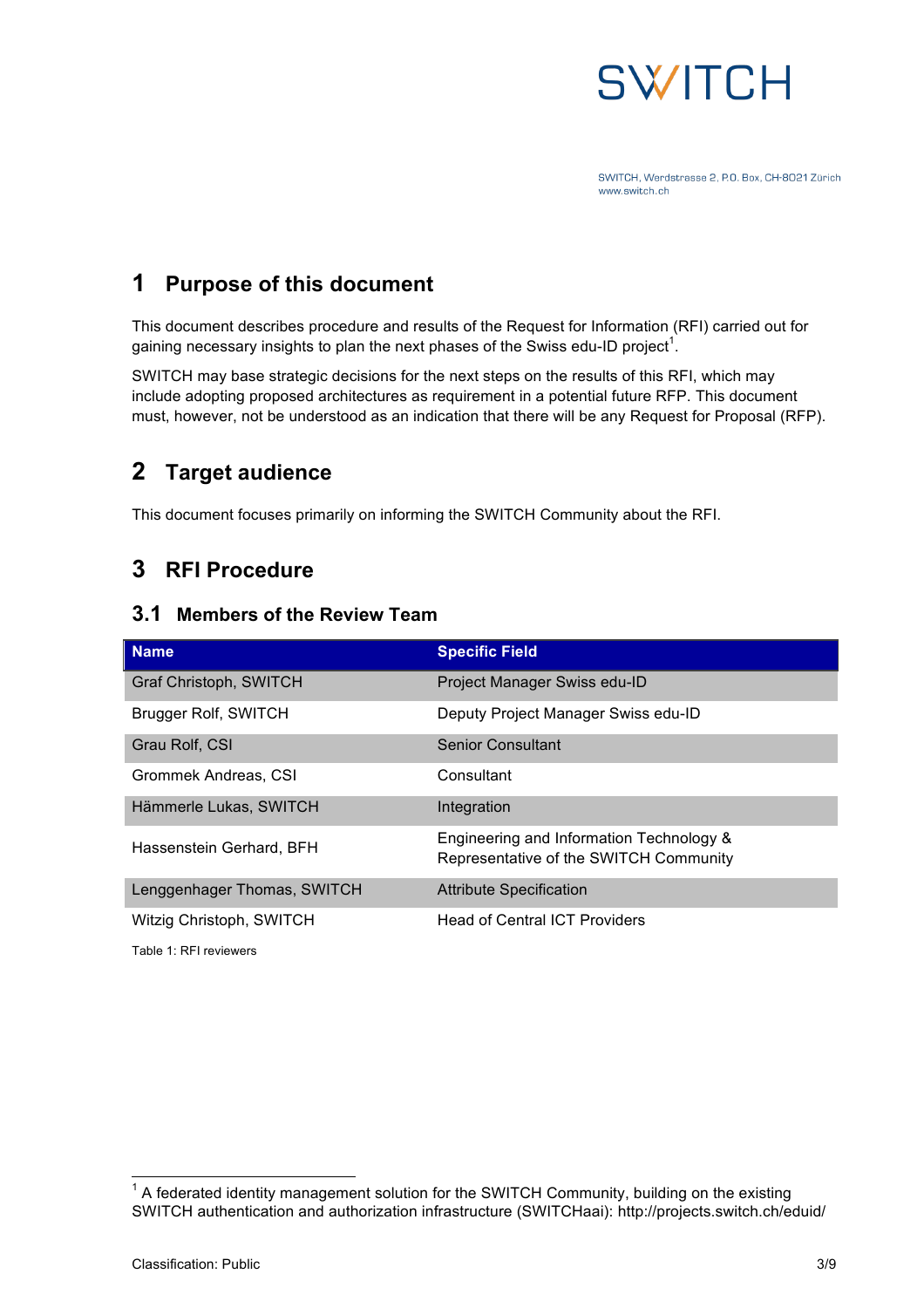

#### **3.2 Steps and deadlines**

| No. | <b>Step</b>                                                                        | <b>Deadline</b>    |
|-----|------------------------------------------------------------------------------------|--------------------|
| 01  | Announcement of RFI to potential RFI-participants                                  | 30.10.2014         |
| 02  | Publishing of RFI through E-Mail and on SWITCH web site                            | 03.11.2014         |
| 03  | Reception of questions from RFI-participants                                       | 11.11.2014         |
| 04  | Answering of anonymized questions to all RFI-participants                          | 14.11.2014         |
| 05  | Deadline for answering RFI                                                         | 28.11.2014         |
| 06  | Select subset of participants to give a presentation on their<br>answers to SWITCH | 04.12.2014         |
| 07  | Presentations by subset of participants                                            | $08. - 12.12.2014$ |
| 08  | Consolidate additional information gained from the RFI                             | 19.12.2014         |

Table 2: RF steps and deadlines

#### **3.3 Parties interested in the RFI**

Starting from a market overview a first list of potential RFI participants was compiled, based on the contact and partner information of their respective web sites. In the case that several partners were listed,

- Swiss partners or otherwise EU-partners were preferred, mainly due to the data protection requirements.
- Partners were preferred whose core competency is identity and access management as integrator and operator; partners specialized in training only were discarded.

Apart from specifically inviting some companies identified through the product sites, the RFI [2] was published on the SWITCH web site, and announced on social media channels.

#### **3.4 Questions and answers regarding the RFI**

RFI-participants asked several questions during the RFI-process, which were answered in an anonymized clarification document [3].

## **4 RFI Outcomes**

#### **4.1 Overview of answers and selection for presentation**

11 companies handed in a solution proposal (one of them even two).

Through a pre-assessment based on suitability criteria (see chapter 4.2) 5 companies were selected to personally present their proposal.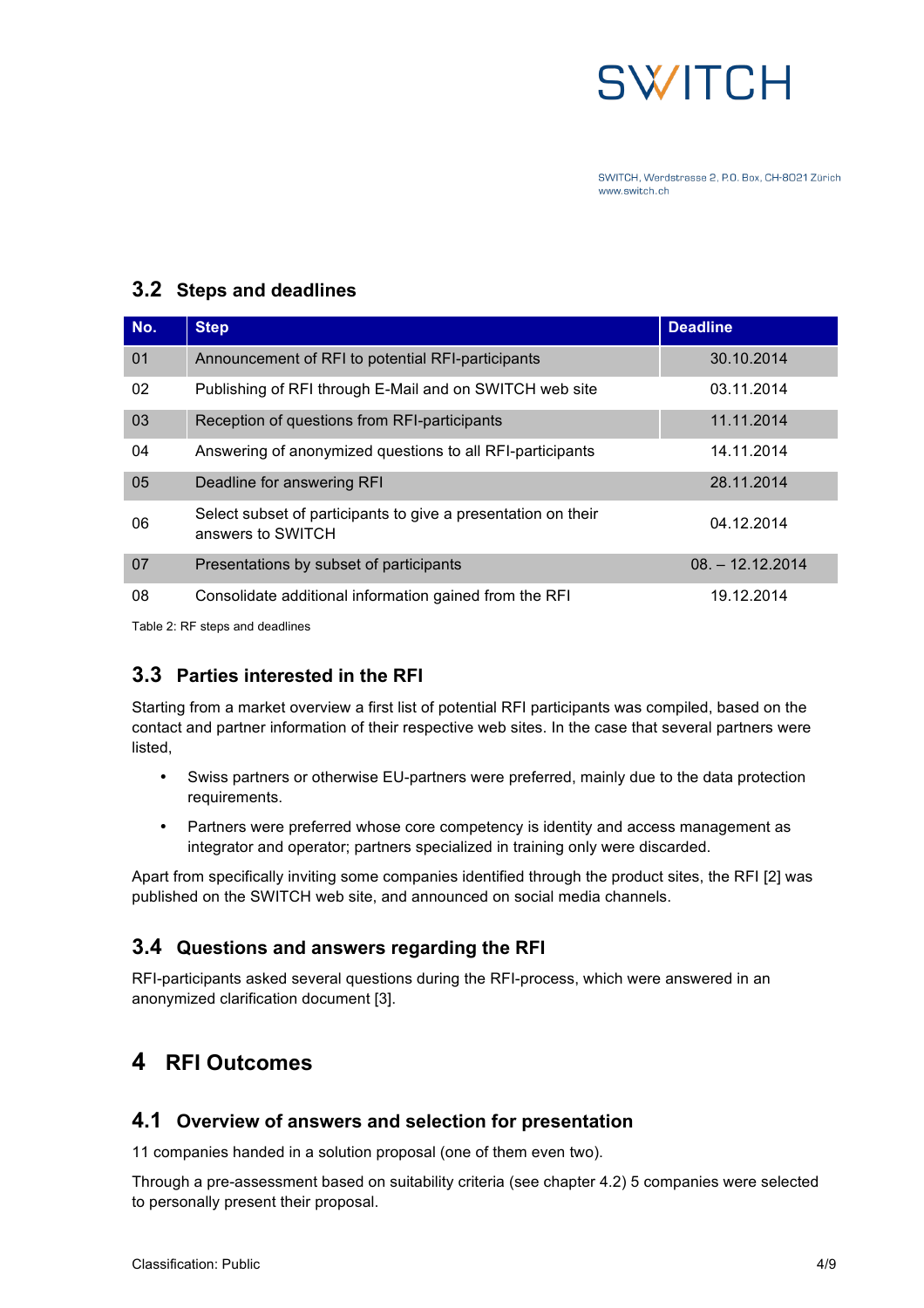

#### **4.2 Suitability**

The answers of all the RFI-participants were compared with regard to the following suitability criteria:

- Licensing model
- Costs: project, operation, and TCO over a period of 5 years
- Benefits
- Risks, drawbacks
- Long-term sustainability of the solution presented
- Time required for implementation
- Possible Legal & Compliance issues

The final presentations were further analysed with regard to

- Suitability of each of the major components, as outlined in section **Error! Reference source not found.**
- Estimated integration effort into SWITCH (complexity, time necessary)
- Major benefit
- Major drawback, risk
- Possible showstopper
- Preferred operation model

The following solutions were shortlisted and further analysed:

- 1. Solution based on an integrated product covering access management and identity management, which was initially developed for serving financial institutions
- 2. Solution based on Shibboleth with third party extensions to address missing functionality
- 3. Solution based on commercial open source product for both access management and identity management
- 4. Solution based on an integrated configuration and operation frontend for many open source components including Shibboleth
- 5. Solution based on a comprehensive framework of access and identity management components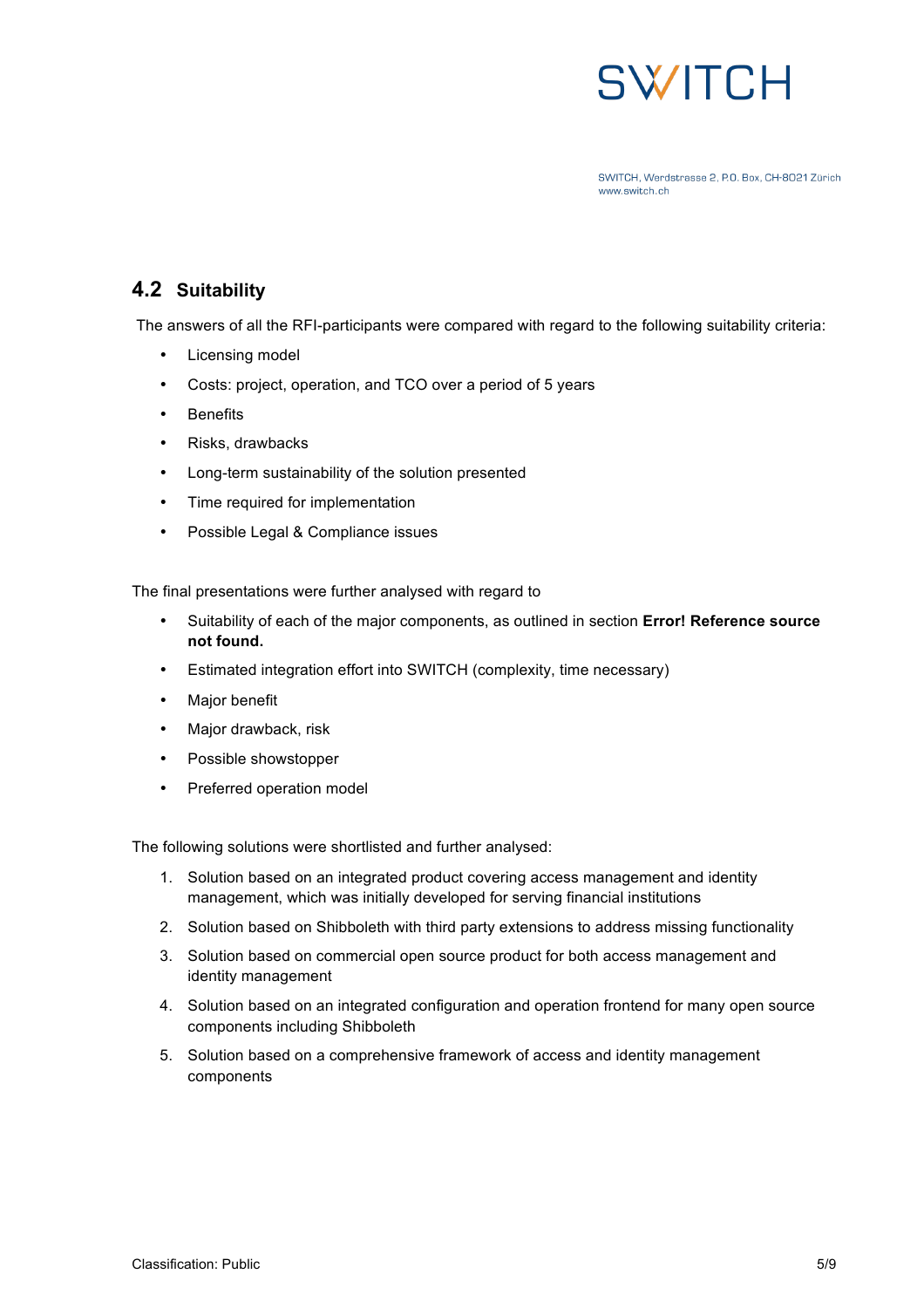

| <b>Solution:</b> |                                                                                                                          | $\overline{2}$                                                                                             | 3                                                                                    | 4                                                                                            | 5                                                   |
|------------------|--------------------------------------------------------------------------------------------------------------------------|------------------------------------------------------------------------------------------------------------|--------------------------------------------------------------------------------------|----------------------------------------------------------------------------------------------|-----------------------------------------------------|
| Overall<br>costs | High                                                                                                                     | Low-medium                                                                                                 | Low-medium                                                                           | Medium                                                                                       | High                                                |
| <b>Drawback</b>  | Acceptance of<br>approach in<br><b>SWITCH</b><br>Community<br>questionable<br>Vendor lock-in<br>Monolithical<br>approach | Missing<br>professional<br>services<br>Missing features<br>Custom<br>software<br>developments<br>necessary | Unknown<br>compatibility of<br>AM with current<br><b>SWITCHaai</b><br>infrastructure | Missing<br>professional<br>services<br>US-focus<br>Unclear<br>sustainability of<br>component | Considerable<br>integration<br>efforts<br>necessary |
|                  | Complete<br>solution stack                                                                                               | Solution based<br>on Shibboleth                                                                            | Supports many<br>auth protocols                                                      | <b>Includes</b><br>Shibboleth                                                                | Modular<br>architecture                             |
| Strength         | Common<br>administration of<br>functional blocks                                                                         | Seamless<br>migration path<br><b>Familiar with</b>                                                         | Complete<br>IdM/AM<br>software stack                                                 | Supports<br>numerous auth<br>protocols                                                       | Huge number of<br>pluggable<br>modules              |
|                  | Professionalism<br>Quality                                                                                               | academic IT<br>solutions                                                                                   | Widely used in<br>academia                                                           | Common admin                                                                                 |                                                     |
| Suitability      | $++$                                                                                                                     | $+ + +$                                                                                                    | $+ + +$                                                                              | $\ddot{}$                                                                                    | $\ddot{}$                                           |

The following table summarizes the outcome after final presentations:

Table 3: Summary of RFI outcome

#### **4.3 Risks**

The following major risks have been identified for Swiss edu-ID:

| <b>Risk</b>                                                                                                                                                                  | <b>Measures</b>                                                                                                                                            |
|------------------------------------------------------------------------------------------------------------------------------------------------------------------------------|------------------------------------------------------------------------------------------------------------------------------------------------------------|
| Acceptance problem of a centralised<br>solution: SWITCHaai and Swiss edu-ID are<br>based on a decentralised model, but the Swiss<br>edu-ID is centralising certain elements. | The involvement of identity managers at Swiss<br>universities will be sought in all stages of<br>development of standards and services.                    |
| Difficulties to validate users initially: This is<br>not well supported by e-Government<br>processes in Switzerland in an automated<br>manner.                               | SWITCH will seek expert advice on this topic.<br>New ID Card '17 is promising, but not short to<br>medium term. Involvement of Universities is<br>crucial. |
| Integration problems with business<br>processes within universities: Changing<br>registration processes is complex and time<br>consuming.                                    | Addressing registration processes needs to<br>start as early as possible and was a topic in<br>the processes working group.                                |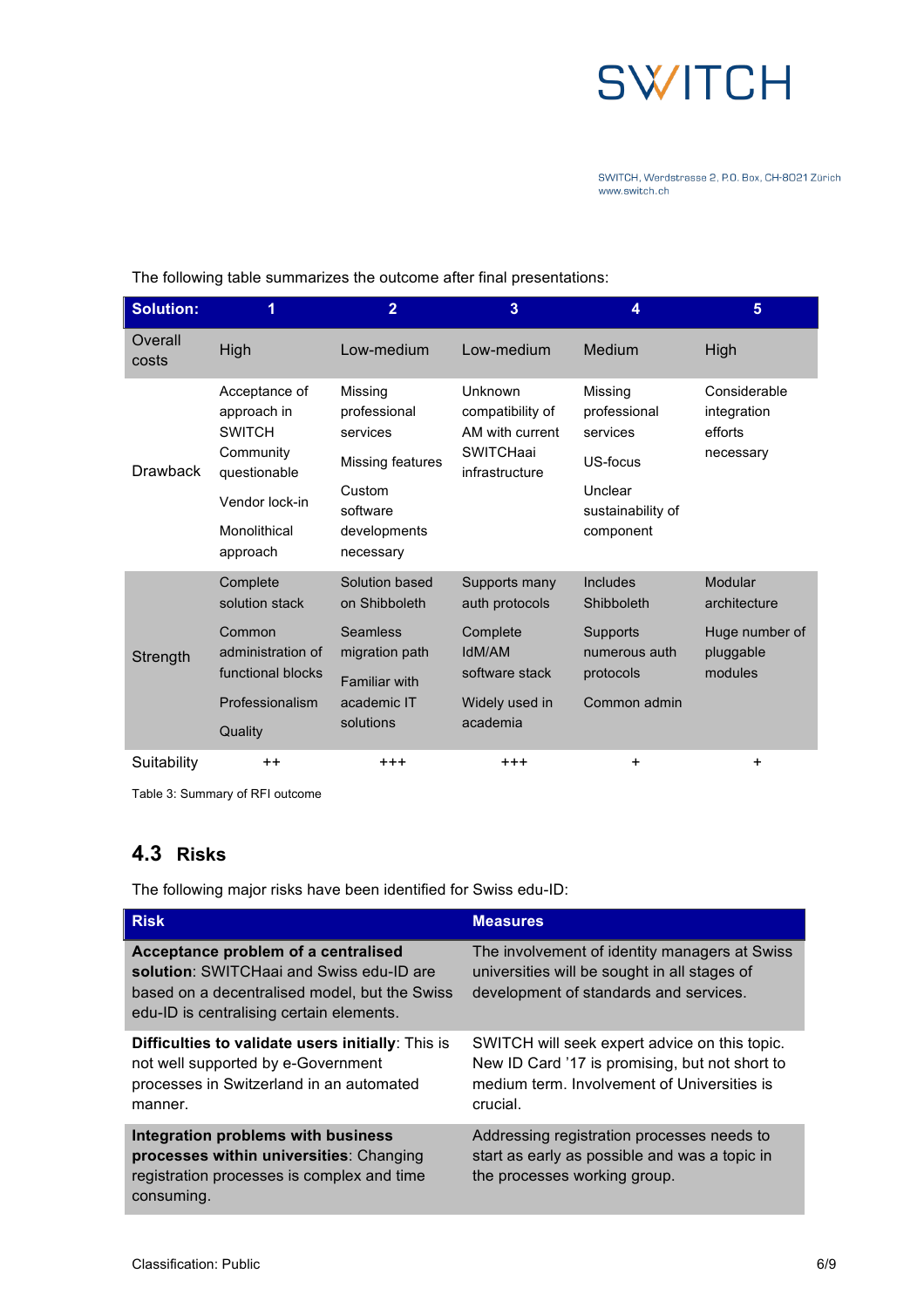

| <b>Risk</b>                                                                                                                                                                                                  | <b>Measures</b>                                                                                                                         |
|--------------------------------------------------------------------------------------------------------------------------------------------------------------------------------------------------------------|-----------------------------------------------------------------------------------------------------------------------------------------|
| Too low coverage of users (acceptance<br><b>issue)</b> : This is a precondition for service<br>providers to settle on one identity solution for<br>our community.                                            | SWITCH to monitor carefully acceptance level<br>to be able to address such issues in a timely<br>manner.                                |
| Low number of available resources for<br><b>former students:</b> Attractive service portfolio<br>important for adoption.                                                                                     | Good technical support and attractive models<br>for simplified administrative processes for<br>resource owners.                         |
| Challenging mobile integration: A<br>shortcoming of SWITCHaai is missing support<br>for non-web and mobile platforms.                                                                                        | The Swiss edu-ID v2.0 is required to support<br>OAuth2, the most promising standard for<br>integration of non-web and mobile platforms. |
| Single point of failure: The centralized<br>architecture could be a single point of failure, if<br>not well designed. In this case, SWITCH<br>Community members may not be able to work<br>during an outage. | Design a redundant highly available<br>infrastructure, both in technology and<br>processes.                                             |

Table 4: Main risks identified during the evaluation of the RFI

## **5 Recommendations**

#### **5.1 Most promising option out of RFI-answers**

As outlined in section 4.2, of the answers to the RFI the most promising options seem to be

- a) Solution 2, which basically builds on current SWITCH Shibboleth infrastructure, and
- b) Solution 3, building on commercial open source product ForgeRock, which would mean changing the system completely.

In the case that SWITCH decided to rather gradually develop the existing SWITCHaai infrastructure, individual components of ForgeRock could be evaluated for providing e.g. for the identity management part of the system.

#### **5.2 Impacts on the Swiss edu-ID Architecture**

In addition to identify viable solutions, the RFI gave the opportunity to validate the Swiss edu-ID highlevel architecture [1]. If the concepts of the high-level architecture cannot be put in practise with existing products it would have to be revised. Yet, the solution providers confirmed the overall soundness of the Swiss edu-ID high-level architecture and the requirements derived hereof.

The topic of attribute aggregation turned out to be particularly demanding. In a first phase of the Swiss edu-ID it is therefore recommended to maintain a high level of compatibility with the existing SWITCHaai infrastructure. Users with multiple identity contexts (roles) select a preferred context for each service in the user consent process. This makes sure that a service only sees the attribute set of a single role. In a later phase, and if required, attributes of multiple contexts could be merged into a single structured attribute set that complies with a new attribute model.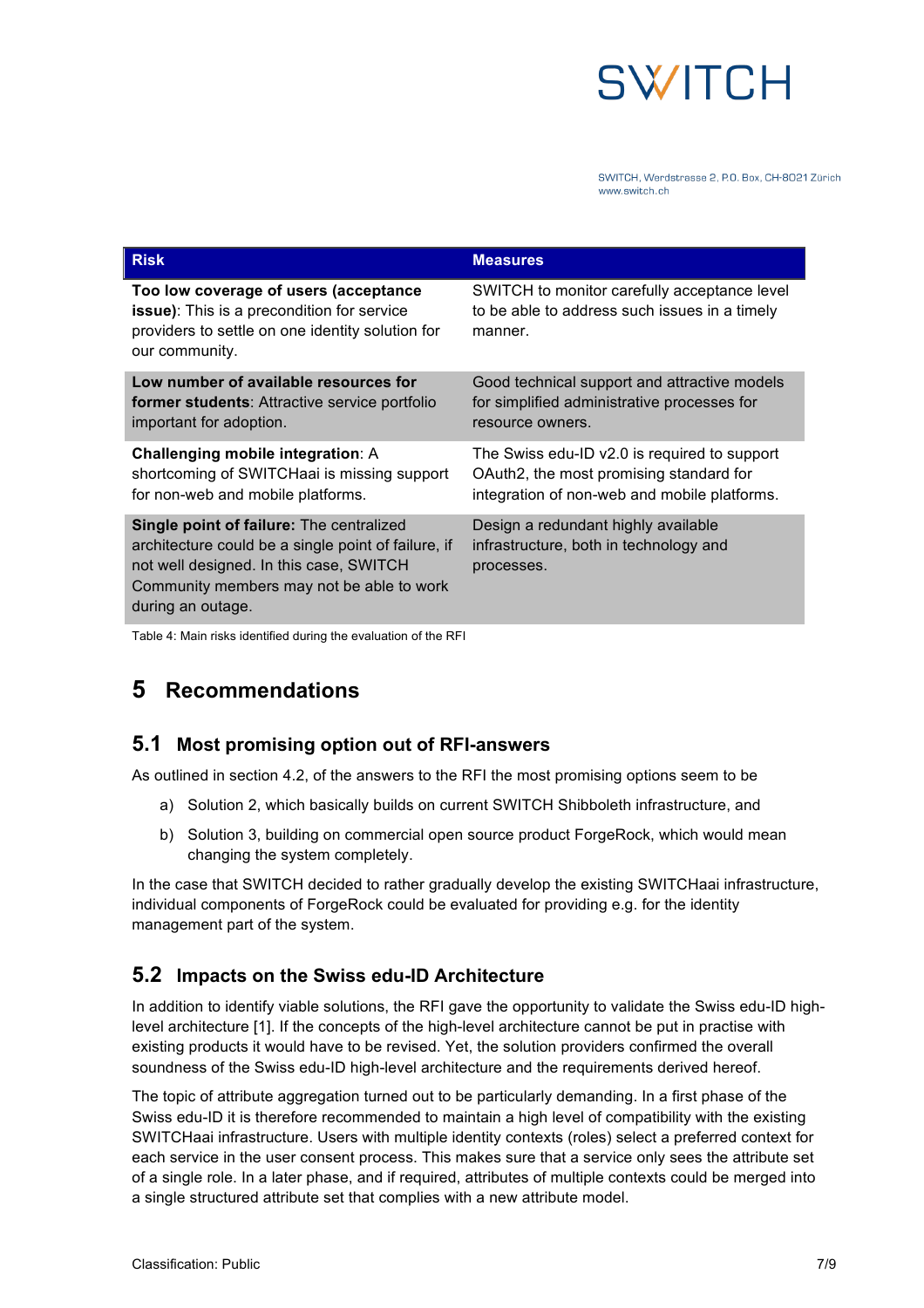

#### **5.3 Milestones and time frame for implementation**

The following table shows the basic steps to be carried out during an implementation project.

Overall duration until go-live for the Swiss edu-ID with an initial group of SWITCH Community members and service providers: 12 to 18 months.

| <b>Milestones</b> |                                                                                                                                                                                                                                                    |                                                                     |  |  |
|-------------------|----------------------------------------------------------------------------------------------------------------------------------------------------------------------------------------------------------------------------------------------------|---------------------------------------------------------------------|--|--|
| No.               | Work package / project phase                                                                                                                                                                                                                       | <b>Duration</b>                                                     |  |  |
| 1                 | Detailed analysis of the requirements.                                                                                                                                                                                                             | 1 month                                                             |  |  |
| $\overline{2}$    | Specification of use cases, processes and interfaces.                                                                                                                                                                                              | 1 month                                                             |  |  |
| 3                 | Design: Specification of data model and technical infrastructure to<br>support the use cases defined in step 1. The use cases also<br>include the details of parallel operations with the existing<br>SWITCHaai infrastructure. Security analysis. | 1 month                                                             |  |  |
| $\overline{4}$    | Proof of concept during technical specification phase: Start with a<br>prototype installation to verify the key use cases and data model<br>assumptions, usability, scalability, availability, and security.                                       | 1 month                                                             |  |  |
| 5                 | Decide on target architecture and carry out procurement incl. RFP                                                                                                                                                                                  | 4 months                                                            |  |  |
| $6\phantom{1}$    | Building of the solution based on the specification and insights of<br>steps 1 to 4.                                                                                                                                                               | 3 months                                                            |  |  |
| $\overline{7}$    | Testing, incl. stress- and integration-test with SWITCHaai.                                                                                                                                                                                        | 2 months                                                            |  |  |
| 8                 | Start of a pilot phase with a set of well-selected services and<br>organisations (SWITCH Community members and SWITCH<br>partners).                                                                                                                | 3 months                                                            |  |  |
| 9                 | Improvement phase for shortcomings detected during pilot<br>operations.                                                                                                                                                                            | 2 months                                                            |  |  |
| 10                | Step-wise rollout and parallel operations of SWITCHaai.                                                                                                                                                                                            | 3 months for each new<br>entity (can be carried<br>out in parallel) |  |  |

Table 5: Implementation procedure milestones

#### **Training**

Alongside: initially for SWITCH to understand product, later on for SWITCH Community to understand new solution.

#### **Assumptions**

Hardware platforms, network security systems, databases and attribute providers are deployed by the customer in time.